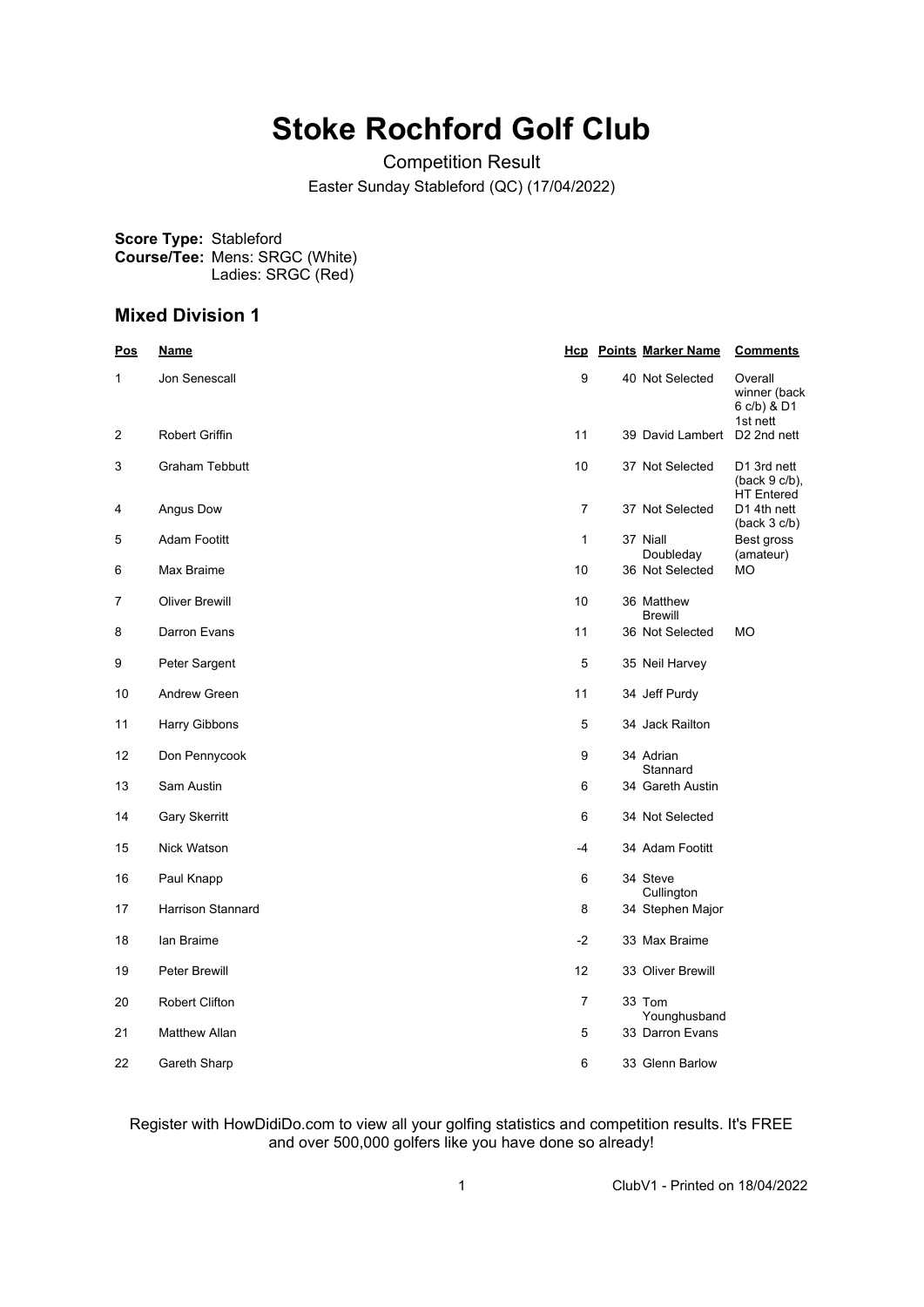## **Mixed Division 1**

| <b>Pos</b> | <b>Name</b>            |                | <b>Hcp</b> Points Marker Name<br><b>Comments</b> |
|------------|------------------------|----------------|--------------------------------------------------|
| 23         | Roger Eveleigh         | 10             | 33 Not Selected                                  |
| 24         | Niall Doubleday        | 4              | 33 Nick Watson                                   |
| 25         | Martin Harvey          | 8              | 32 Not Selected                                  |
| 26         | Steve Cullington       | 5              | 32 Paul Knapp                                    |
| 27         | Jeff Purdy             | 6              | 32 Not Selected                                  |
| 28         | Tom Younghusband       | 11             | 32 Robert Clifton                                |
| 29         | Jeff Nichols           | 8              | 32 Not Selected                                  |
| 30         | Simon Mulvey           | 9              | 32 David Bostock                                 |
| 31         | Leigh Shotliff         | 11             | 31 Alan Marsh                                    |
| 32         | James Bennett          | 3              | 31 Not Selected<br><b>HT</b> Entered             |
| 33         | Antony Dawson          | 9              | 31 Eddie Oswin                                   |
| 34         | Nigel Illingworth      | 7              | 31 Neil Harvey                                   |
| 35         | <b>Richard M Baker</b> | 11             | 30 Kevin Bond                                    |
| 36         | Neil Harvey            | 8              | 30 Nigel<br>Illingworth                          |
| 37         | John Payling           | 11             | 30 Not Selected                                  |
| 38         | Gavin Green            | 11             | 30 Joshua Green                                  |
| 39         | <b>Richard Allan</b>   | 9              | 29 Mark Bell                                     |
| 40         | Keith Helstrip         | 10             | 29 Not Selected                                  |
| 41         | Eddie Oswin            | 11             | 28 Not Selected<br><b>HT</b> Entered             |
| 42         | Simon Glencross        | 10             | 28 Keith Helstrip                                |
| 43         | David Lambert          | 12             | 27 Not Selected                                  |
| 44         | <b>Robert Gibbons</b>  | 10             | 27 Jake Gibbons                                  |
| 45         | Stephen Major          | 11             | 27 Not Selected                                  |
| 46         | Dave Bembridge         | $\overline{4}$ | 25 Not Selected                                  |
| 47         | <b>Glenn Barlow</b>    | 5              | 25 Not Selected                                  |
| 48         | Gareth Austin          | 11             | 25 Sam Austin                                    |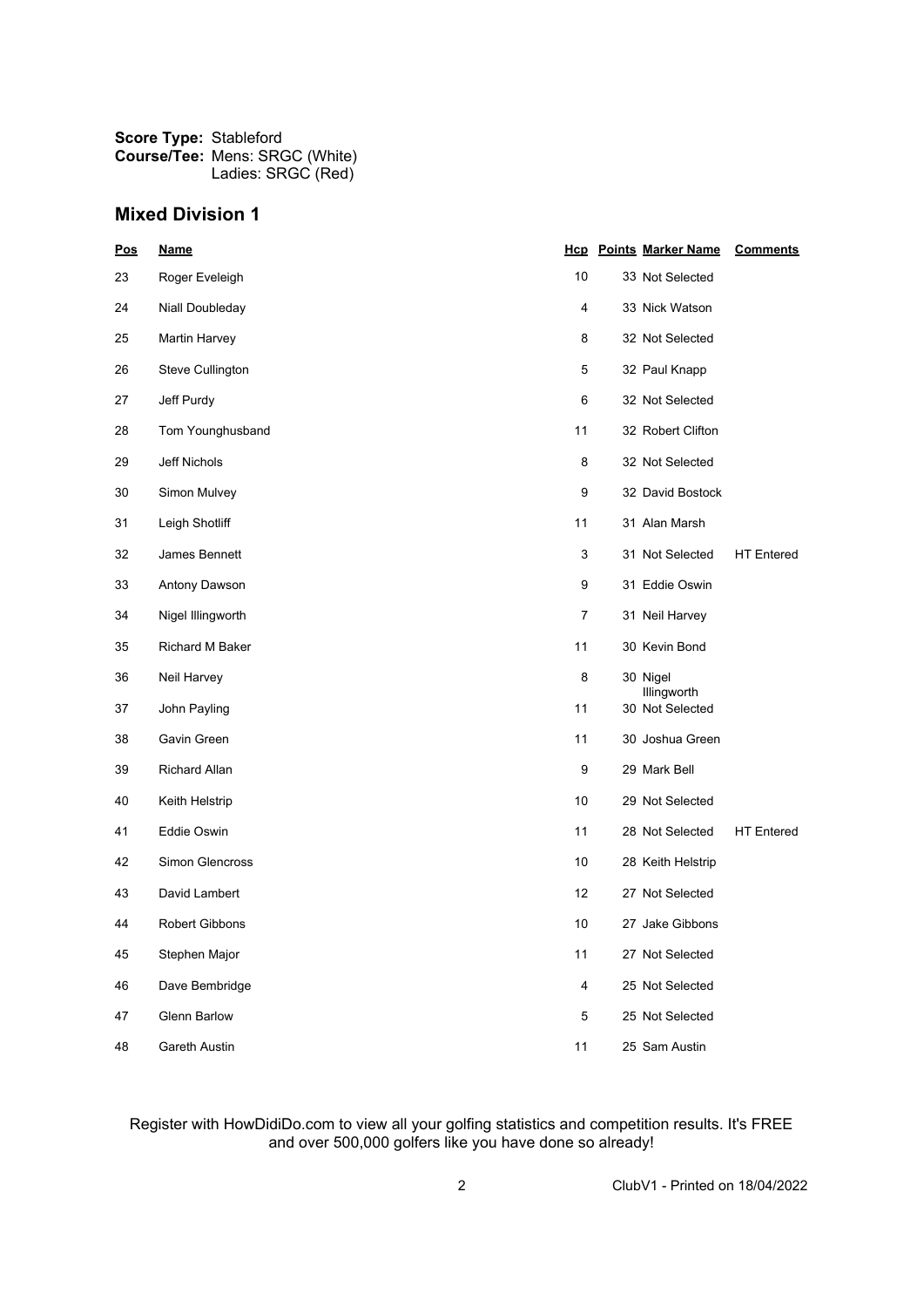**Score Type:** Stableford **Course/Tee:** Mens: SRGC (White) Ladies: SRGC (Red)

## **Mixed Division 1**

**Pos Name Hcp Points Marker Name Comments**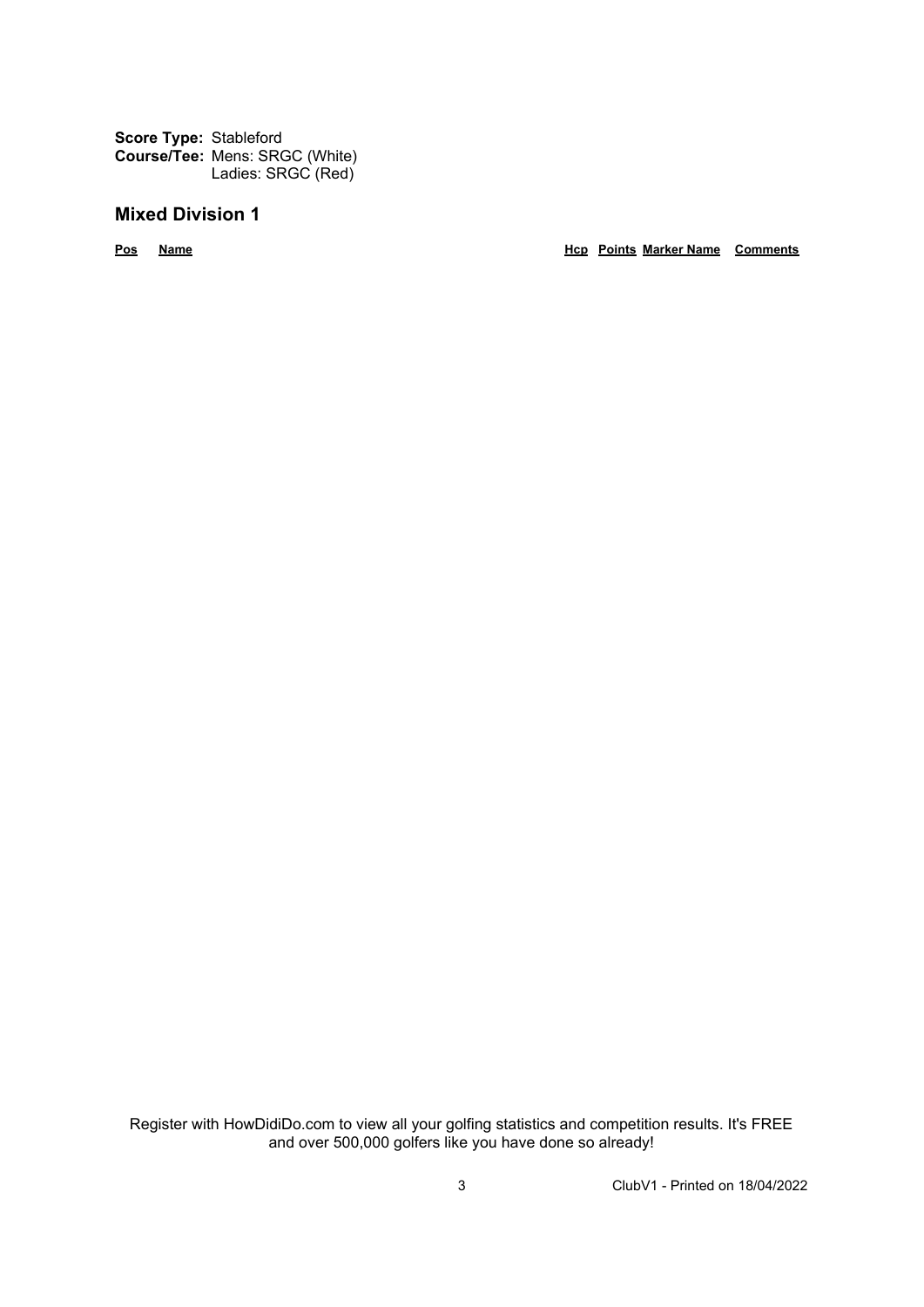## **Mixed Division 2**

| Pos | <b>Name</b>            |    | <b>Hcp</b> Points Marker Name | <b>Comments</b>                         |
|-----|------------------------|----|-------------------------------|-----------------------------------------|
| 1   | Greg Ewart             | 16 | 40 Not Selected               | D <sub>2</sub> 1st nett<br>(back 9 c/b) |
| 2   | Leven Li               | 27 | 40 Not Selected               | D <sub>2</sub> 2nd nett                 |
| 3   | James Price            | 13 | 39 Stephen Boles              | D2 3rd nett                             |
| 4   | Garreth Smith          | 18 | 38 Stuart Soutar              | D <sub>2</sub> 4th nett<br>(back 9 c/b) |
| 5   | Larry Larsen           | 17 | 38 James Skelton              |                                         |
| 6   | Gerard Birkinshaw      | 24 | 37 Not Selected               |                                         |
| 7   | Joshua Green           | 15 | 37 Gavin Green                |                                         |
| 8   | John Lemmon            | 14 | 36 Not Selected               | <b>HT</b> Entered                       |
| 9   | Steven Lemmon          | 14 | 35 Not Selected               |                                         |
| 10  | Darren Crosby          | 13 | 35 Robert Griffin             |                                         |
| 11  | <b>Chris Cockerton</b> | 14 | 35 Not Selected               |                                         |
| 12  | Roger Marris           | 16 | 34 Not Selected               |                                         |
| 13  | David Bostock          | 17 | 34 Simon Mulvey               |                                         |
| 14  | Alan Marsh             | 19 | 32 Not Selected               |                                         |
| 15  | <b>Barrie Griffin</b>  | 25 | 32 Not Selected               | <b>HT</b> Entered                       |
| 16  | <b>Brian White</b>     | 15 | 32 Not Selected               | <b>HT</b> Entered                       |
| 17  | <b>Brian Draper</b>    | 18 | 31 Dave<br>Bembridge          |                                         |
| 18  | <b>Bill Duke</b>       | 30 | 31 Not Selected               |                                         |
| 19  | Nicholas Healey        | 21 | 31 Not Selected               |                                         |
| 20  | lan Thomas             | 14 | 31 Not Selected               | <b>HT</b> Entered                       |
| 21  | Malcolm Williams       | 21 | 30 Not Selected               |                                         |
| 22  | <b>Jake Gibbons</b>    | 18 | 30 Jack Gurney                |                                         |
| 23  | Robert Holland         | 13 | 30 Not Selected               | <b>HT Entered</b>                       |
| 24  | James Howden           | 20 | 30 Not Selected               | <b>HT</b> Entered                       |
| 25  | Mark Bell              | 13 | 29 Not Selected               |                                         |
| 26  | Nick Thompson          | 21 | 29 Not Selected               |                                         |
| 27  | Christopher Smith      | 14 | 29 Oliver<br>Wakeling         |                                         |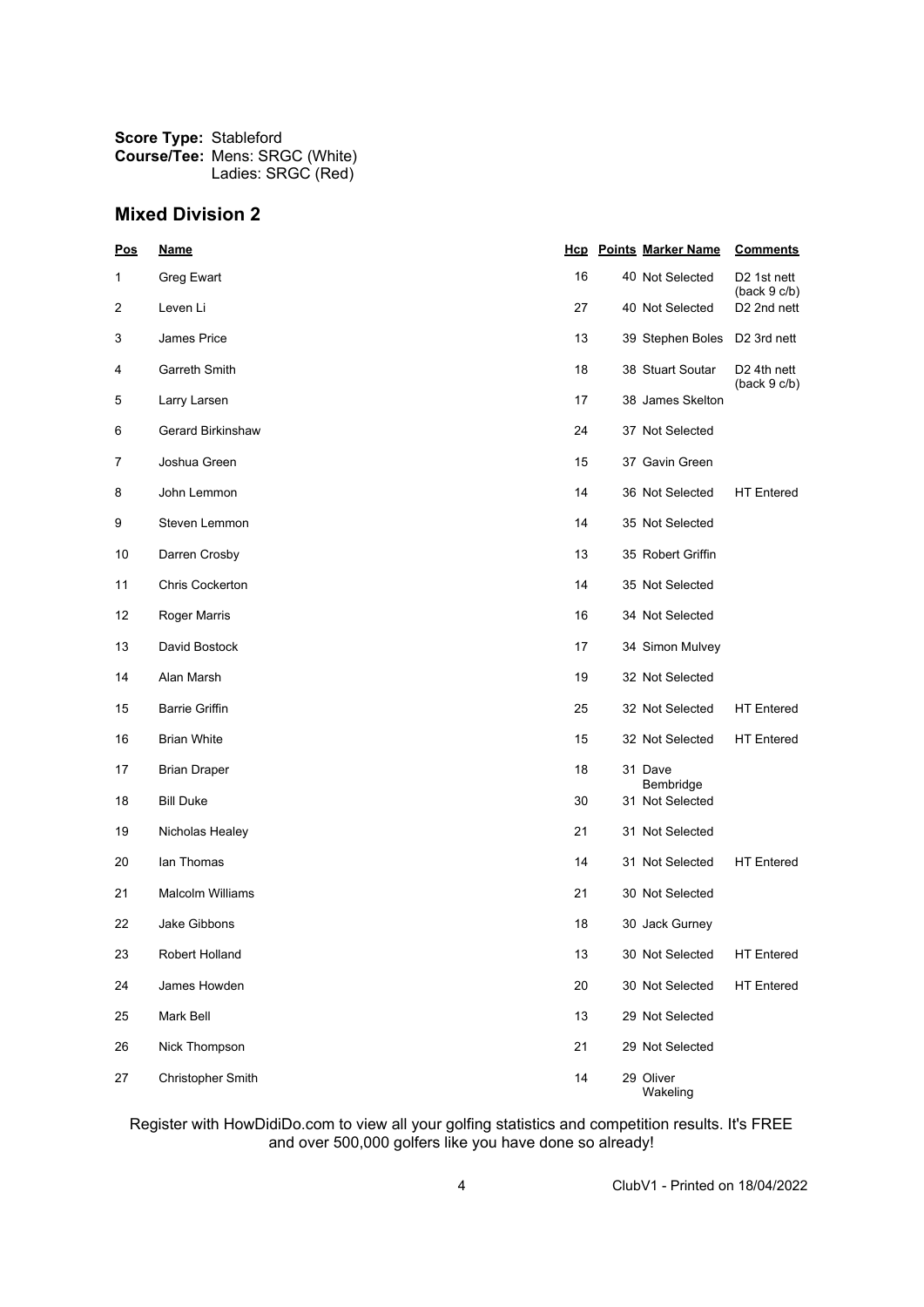## **Mixed Division 2**

| Pos | <b>Name</b>            |    | <b>Hcp</b> Points Marker Name | <b>Comments</b>   |
|-----|------------------------|----|-------------------------------|-------------------|
| 28  | Steven Dobbs           | 13 | 29 Not Selected               |                   |
| 29  | James Bonshor          | 22 | 28 Not Selected               |                   |
| 30  | <b>Stuart Soutar</b>   | 33 | 28 Garreth Smith              |                   |
| 31  | Jane White             | 31 | 28 Brian White                |                   |
| 32  | Steve Buckley          | 16 | 28 Not Selected               | <b>HT</b> Entered |
| 33  | John Hitchman          | 20 | 27 Not Selected               |                   |
| 34  | David Glover           | 17 | 27 Not Selected               |                   |
| 35  | Kevin Bond             | 19 | 27 Not Selected               |                   |
| 36  | <b>Glyn Staines</b>    | 13 | 26 Not Selected               |                   |
| 37  | Alan Hodson            | 21 | 26 Not Selected               |                   |
| 38  | Jack Railton           | 23 | 26 Harry Gibbons              |                   |
| 39  | Mark Goddard           | 17 | 25 Not Selected               |                   |
| 40  | Stephen Boles          | 17 | 25 James Price                |                   |
| 41  | Adrian Stannard        | 18 | 25 Not Selected               |                   |
| 42  | David Esswood          | 14 | 24 Not Selected               |                   |
| 43  | <b>Oliver Wakeling</b> | 27 | 24 Christopher<br>Smith       |                   |
| 44  | Andrew Bevan           | 13 | 22 Not Selected               |                   |
| 45  | <b>Matthew Brewill</b> | 19 | 20 Peter Brewill              |                   |
| 46  | Jack Gurney            | 15 | 17 Robert<br>Gibbons          |                   |
| 47  | <b>Nigel Roberts</b>   | 15 | DQ Malcolm<br>Williams        | $DQ - 3.3(b)$     |